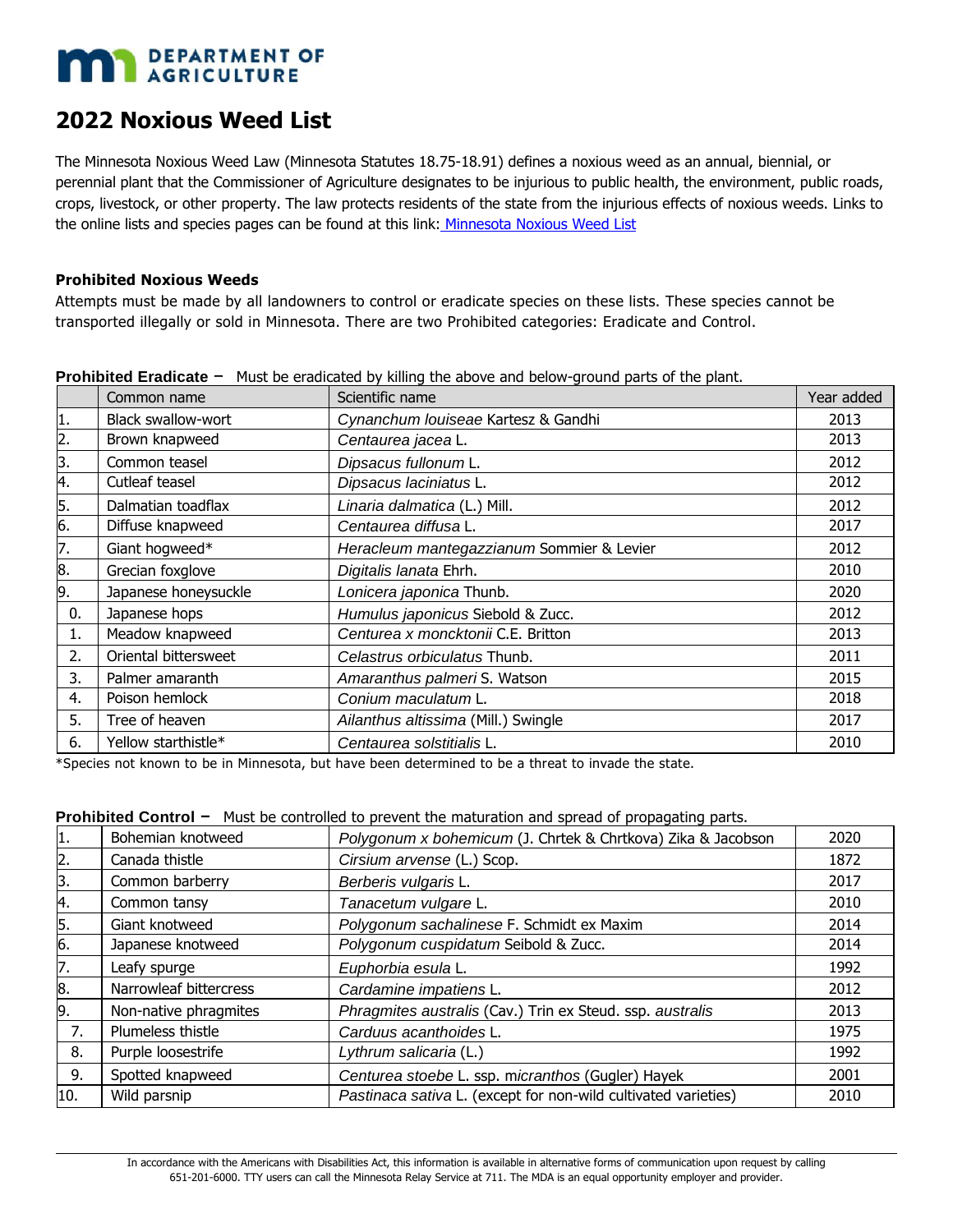|    | . .u, u. be boru, aanoportea megany/ or mtentronany prantea in r minebotal |                                                                            |      |  |  |  |
|----|----------------------------------------------------------------------------|----------------------------------------------------------------------------|------|--|--|--|
| 1. | <b>Amur honeysuckle</b>                                                    | Lonicera maackii (Rupr.) Herder                                            | 2017 |  |  |  |
| 2. | <b>Bell's honeysuckle</b>                                                  | Lonicera x bella <b>Zabel</b>                                              | 2017 |  |  |  |
| 3. | <b>Black locust</b>                                                        | Robinia pseudoacacia L.                                                    | 2017 |  |  |  |
| 4. | <b>Common or European</b>                                                  | Rhamnus cathartica <b>L.</b>                                               | 1999 |  |  |  |
|    | <b>buckthorn</b>                                                           |                                                                            |      |  |  |  |
| 5. | Crown vetch                                                                | Securigera varia (L.) Lassen - Formerly named Coronilla varia L.           | 2017 |  |  |  |
| 6. | European alder                                                             | Alnus glutinosa (L.) Gaertn.                                               | 2020 |  |  |  |
| 7. | <b>Garlic mustard</b>                                                      | Alliaria petiolata (M. Bieb.) Cava ra & Grande                             | 2013 |  |  |  |
| 8. | <b>Glossy buckthorn (all cultivars)</b>                                    | Frangula alnus Mill.                                                       | 1999 |  |  |  |
| 9. | Japanese barberry cultivars**                                              | Berberis thunbergii DC.                                                    | 2015 |  |  |  |
| 0. | <b>Morrow's honeysuckle</b>                                                | Lonicera morrowii A. Gray                                                  | 2017 |  |  |  |
| 1. | <b>Mult iflora rose</b>                                                    | Rosa multiflora Thunb.                                                     | 2012 |  |  |  |
| 2. | <b>Porcelain berry</b>                                                     | Ampelopsis brevipedunculata (Maxim.) Trautv.                               | 2017 |  |  |  |
| З. | Siberian peashrub                                                          | Caragana arborescens Lam. (exemption for Green                             | 2020 |  |  |  |
|    |                                                                            | Spires <sup>®</sup> Caragana - Caragana <sup>i</sup> Jefarb <sup>i</sup> ) |      |  |  |  |
| 4. | <b>Tatarian honeysuckle</b>                                                | Lonicera tatarica <b>L.</b>                                                | 2017 |  |  |  |
| 5. | Wild carrot/Queen Anne's lace                                              | Daucus carota <b>L.</b>                                                    | 2017 |  |  |  |

**Restricted Noxious Weeds** - **May not be sold, transported illegally, or intentionally planted in Minnesota.**

**\*\*Japanese Barberry Cultivars Regulated as Restricted Noxious Weeds in Minnesota. Please visit the Japanese barberry species page for a list of the restricted cultivars.** 

**Specially Regulated Plants** - **Shall be handled, controlled or eradicated according to specified regulations.**

- **1. Amur maple (***Acer ginnala* **Maxim.) 2017. Sellers shall affix a label directly to the plant or container packaging that is being sold that advises buyers to only plant Amur maple and its cultivars in landscapes where the seedlings will be controlled by mowing or other means. Amur maple seed is wind dispersed and trees should be planted at least 100 yards from natural areas.**
- **2. Norway maple (and all cultivars) (***Acer platanoides* **L.) 2020. Sellers shall affix a label directly to the plant or container packaging that is being sold that advises buyers to only plant Norway maple and its cultivars in landscapes where the seedlings will be controlled by mowing or other means. Norway maple seed is wind dispersed and trees should be planted at least 100 yards from natural areas.**
- **3. Poison ivy including eastern poison ivy (***Toxicodendron radicans* **L.Kuntze) and western poison ivy (***T. rydbergii*  **Small ex Rhdb Greene) 2010. Must be eradicated or controlled for public safety along rights-of-ways, trails, public accesses, business properties open to the public or on parts of lands where public access for business or commerce is granted. Must also be eradicated or controlled along property borders when requested by adjoining landowners.**
- **4. Winged burning bush (and all cultivars) (***Euonymus alatus* **Thunb.) 2020. Three-year production phase-out period, after which sale of this species will be prohibited and the species will move to the Restricted list in 2023.**

#### **County Noxious Weeds**

**M.S. 18.771(e.) County Noxious Weeds are plants designated by county boards to be enforced as prohibited control noxious weeds within the county's jurisdiction and must be approved by the Commissioner of Agriculture. Counties are solely responsible for enforcement. Contact your local County Agricultural Inspector or Designated Employee for more information on County Noxious Weeds and the process for adding species to a County Noxious Weed List. Please visit the County Approved Noxious Weeds page for a list of counties with designated county noxious weeds.**

#### **Local Ordinances**

**Townships and municipalities can also use their local ordinance process to regulate plant species that are not listed by the county or state. Enforcement of species listed via a municipal ordinance is the responsibility of municipal authorities and cannot be regulated under or associated with the Minnesota Noxious Weed Law M.S. 18.75 - 18.91.**